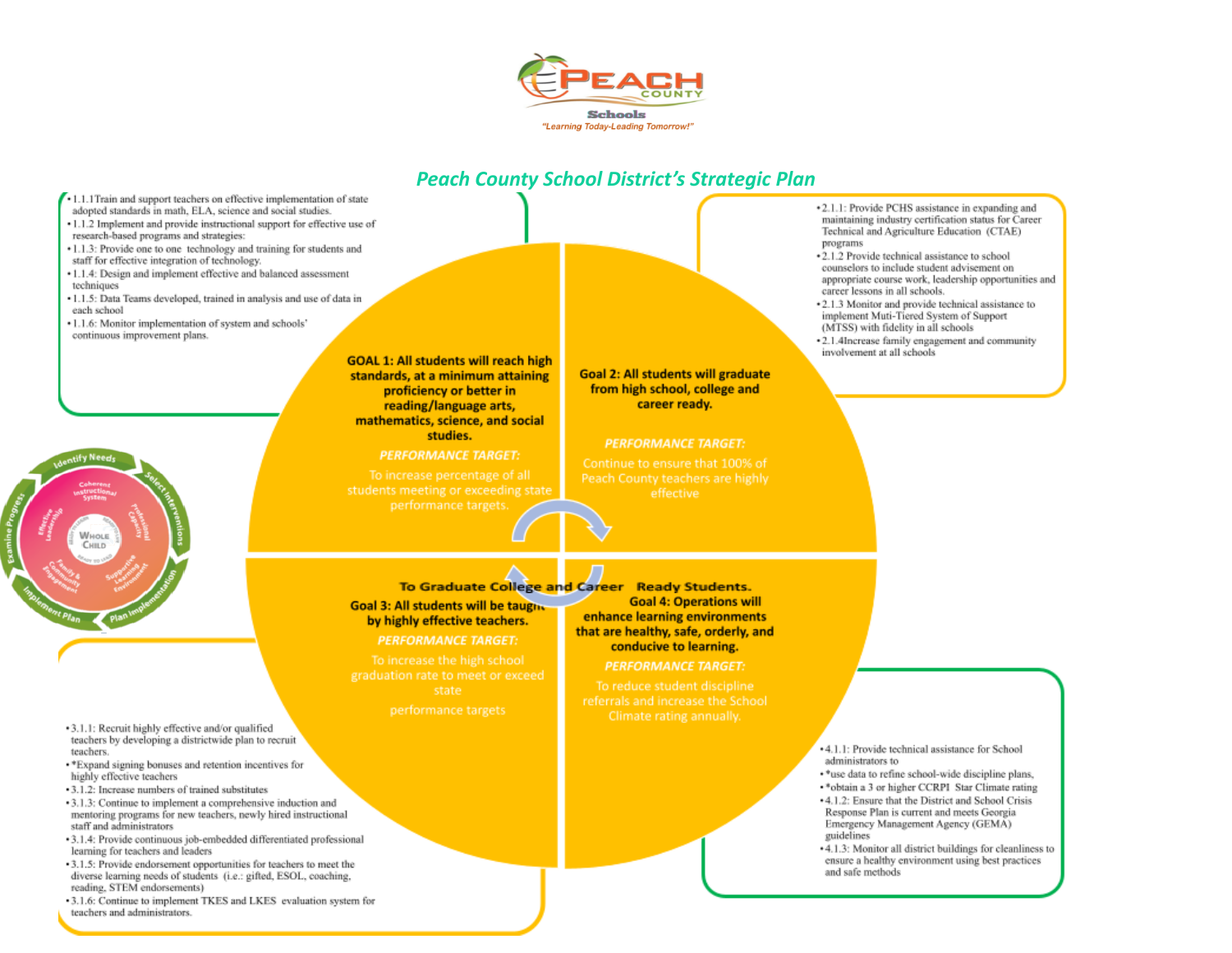

#### **Goal #1- District Baseline Data and Annual Targets**

**Goal 1**: All students will reach high standards, at a minimum attaining proficiency or better in reading/language arts and mathematics. Baseline Data and Annual Targets (Annual targets are based on state and Charter Performance Targets)

| <b>Performance Measure</b>             | <b>Baseline Data</b><br>2015-2016 |                       | Year 1<br>2016-2017 |                       | Year <sub>2</sub><br>2017-2018 |                       | Year 3<br>2018-2019 |       | Year 4<br>2019-2020 |       | Year 5<br>2020-2021 |                       |
|----------------------------------------|-----------------------------------|-----------------------|---------------------|-----------------------|--------------------------------|-----------------------|---------------------|-------|---------------------|-------|---------------------|-----------------------|
| <b>GA Milestones Data</b>              | <b>Target</b>                     | Actua                 | <b>Target</b>       | Actua                 | <b>Target</b>                  | Actua                 | <b>Target</b>       | Actua | <b>Target</b>       | Actua | <b>Target</b>       | Actua                 |
| English Language Arts (Reading)<br>EOG | 63.6%                             | 44.5<br>$\frac{0}{0}$ | 66.9%               | 47.5<br>$\frac{0}{0}$ | 70.2%                          | 48.1<br>$\frac{0}{6}$ | 73.5%               | 52.1  | 76.8%               | N/A   | N/A                 | 57.2<br>$\frac{0}{6}$ |
| Math EOG                               | 66.8%                             | 51.0<br>$\frac{0}{0}$ | 69.8%               | 52.2                  | 72.8%                          | 53.7<br>$\frac{0}{6}$ | 75.8%               | 57.4  | 78.8%               | N/A   | N/A                 | 59.5                  |
| Ninth Grade Lit EOC                    | 64.7%                             | 55.1<br>$\frac{0}{6}$ | 67.9%               | 62.7<br>$\frac{0}{6}$ | 71.1%                          | 66.1<br>$\frac{0}{6}$ | 74.3%               | 68.5  | 77.5%               | N/A   | N/A                 | N/A                   |
| American Lit/Comp EOC                  | 62.4%                             | 61.1<br>$\frac{0}{6}$ | 65.8%               | 60.1<br>$\frac{0}{0}$ | 69.2%                          | 57.5<br>$\frac{0}{6}$ | 72.6%               | 55.9  | 76.0%               | N/A   | N/A                 | 49%                   |
| Geometry EOC                           | N/A                               | N/A                   | N/A                 | 84.5<br>$\frac{0}{0}$ | $*87.5%$                       | 64.4<br>$\frac{0}{6}$ | *90.5%              | 64.9  | *93.5%              | N/A   | N/A                 | N/A                   |
| Analytic Geometry EOC                  | 59.3%                             | 54.6<br>$\frac{0}{6}$ | 63.0%               | N/A                   | 66.7%                          | N/A                   | 70.4%               | N/A   | 74.1%               | N/A   | N/A                 | N/A                   |
| Algebra I EOC                          | 60.0%                             | 67.7<br>$\%$          | 63.6%               | 58.8<br>$\frac{0}{0}$ | 67.2%                          | 48.7<br>$\frac{0}{6}$ | 70.8%               | 47.9  | 74.4%               | N/A   | N/A                 | 37%                   |
| <b>Biology EOC</b>                     | 60.2%                             | 95.6<br>$\%$          | 63.8%               | 98.6<br>$\frac{0}{0}$ | 67.4%                          | 53.2<br>$\frac{0}{6}$ | 71.0%               | 61.4  | 74.6%               | N/A   | N/A                 | 47%                   |
| Physical Science EOC                   | 54.3%                             | 61.7                  | 58.5%               | 62.6                  | 62.7%                          | 64.9<br>$\frac{0}{6}$ | 66.9%               | 54.2  | 71.1%               | N/A   | N/A                 | N/A                   |
| <b>U.S History EOC</b>                 | 64.8%                             | 67.3<br>$\frac{0}{6}$ | 68.0%               | 64.6<br>$\frac{0}{0}$ | 71.2%                          | 67.1<br>$\frac{0}{6}$ | 74.4%               | 71.5  | 77.6%               | N/A   | N/A                 | 28%                   |
| Economics EOC                          | 61.8%                             | 68.3<br>$\frac{0}{6}$ | 65.3%               | 68.9<br>$\frac{0}{0}$ | 68.8%                          | 64.1<br>$\frac{0}{0}$ | 72.3%               | 73.9  | 75.8%               | N/A   | N/A                 | N/A                   |

#### **Goal #2- District Baseline Data and Annual Targets**

**Goal 2:** All students will graduate from high school, college and career ready. **Overarching Needs from CNA:** Retention of Effective Teachers with knowledge of content, pedagogy, and effective interventions.

Increased Student Achievement

**Performance Target:** (1) To increase the high school graduation rate to meet or exceed state performance targets. (2) To train and implement Multi-Tiered System of Supports (MTSS) at each school.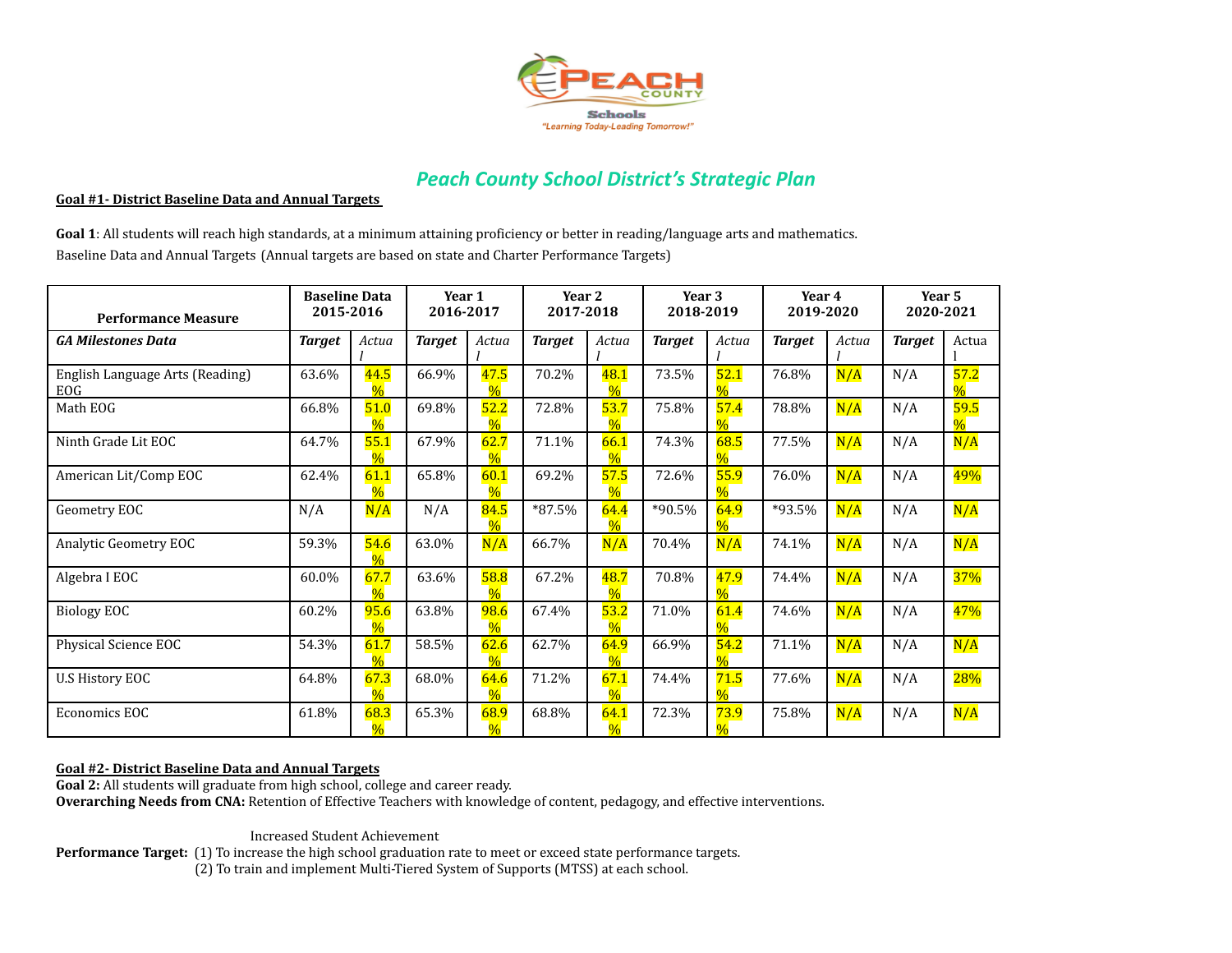

District Baseline Data and Annual Targets (Annual targets are based on the Elementary and Secondary Education Act (ESEA) state performance targets – Cohort Rate)

| <b>Performance Measure</b>  | <b>Baseline</b><br>Data<br>2015-2016 | Year 1<br>2016-2017 |              | Year 2<br>2017-2018 |                       | Year 3<br>2018-2019 |              | Year 4<br>2019-2020 |              | Year 5<br>2020-2021 |           |
|-----------------------------|--------------------------------------|---------------------|--------------|---------------------|-----------------------|---------------------|--------------|---------------------|--------------|---------------------|-----------|
| High school graduation rate | Actual                               | Target              | Actual       | <b>Target</b>       | Actual                | <b>Target</b>       | Actual       | <b>Target</b>       | Actual       | Target              | Actua     |
|                             | 91%                                  | 82.4<br>$\%$        | 83.3<br>$\%$ | 84.2%               | 81.3<br>$\frac{0}{0}$ | 86.0%               | 84.4<br>$\%$ | 86.0                | 87.6<br>$\%$ | <b>NA</b>           | <b>NA</b> |

| <b>Performance Measure</b>                                | <b>Baseline</b><br>Data<br>2020-2021 | Year 1<br>2021-2022 |       | Year 2<br>2022-2023 |       | Year 3<br>2023-2024 |       | Year 4<br>2024-2025 |       | Year 5<br>2025-2026 |       |
|-----------------------------------------------------------|--------------------------------------|---------------------|-------|---------------------|-------|---------------------|-------|---------------------|-------|---------------------|-------|
| Number of School training and<br><b>Implementing MTSS</b> | Actual                               | Target              | Actua | <b>Target</b>       | Actua | <b>Target</b>       | Actua | <b>Target</b>       | Actua | Target              | Actua |
|                                                           | 6 Schools*                           | -6<br>Schools       |       |                     |       |                     |       |                     |       |                     |       |

\* Year 1 Training

**Goal #3- District Baseline Data and Annual Targets**

**Goal 3:** All students will be taught by highly effective teachers. **Overarching Need from CNA:** Retention of Effective Teachers with knowledge of content, pedagogy, and effective interventions. Increased Student Achievement

**Performance Target:** Continue to ensure that 100% of Peach County teachers are highly effective.

District Baseline Data and Annual Targets (Based on data from the TKES Summative Evaluation Ratings of Proficient or Higher)

| <b>Performance Measure</b>                                            | <b>Baseline</b><br>Data<br>2015-2016 | Year 1<br>2016-2017 |           | Year 2<br>2017-2018 |       | Year 3<br>2018-2019 |       | Year 4<br>2019-2020 |       | Year 5<br>2020-2021  |       |
|-----------------------------------------------------------------------|--------------------------------------|---------------------|-----------|---------------------|-------|---------------------|-------|---------------------|-------|----------------------|-------|
|                                                                       | Actual                               | <b>Target</b>       | Actual    | <b>Target</b>       | Actua | <b>Target</b>       | Actua | <b>Target</b>       | Actua | <b>Target</b>        | Actua |
| Percentage of highly effective/professional<br>qualification teachers | 97.1%                                | 100%                | 98.3<br>% | 100%                | 87%   | 100%                | 84%   | 100%                | 85%   | 100<br>$\frac{0}{0}$ | 88%   |